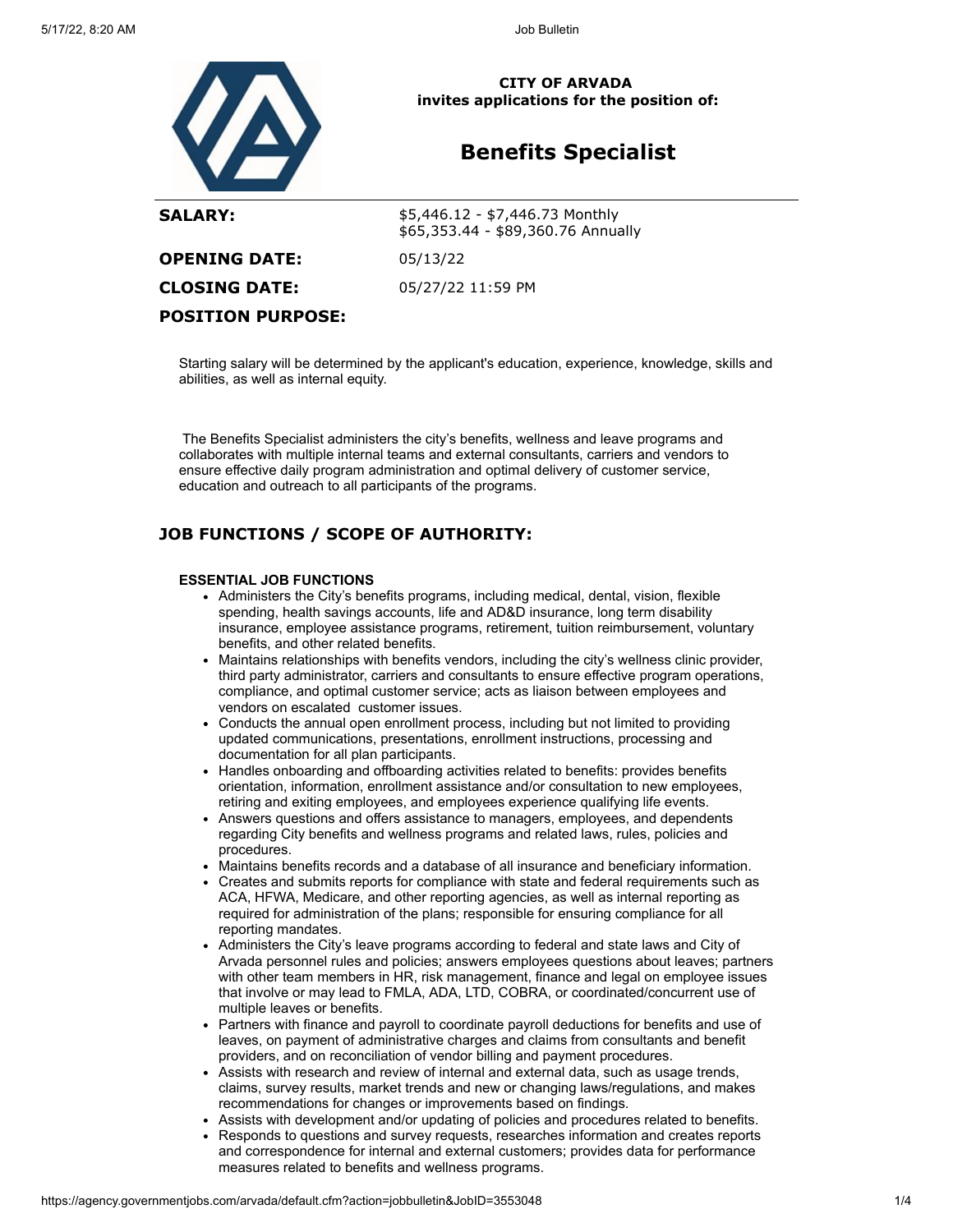- Attends staff meetings, retirement board meetings, and other relevant meetings or activities on and off-site.
- Coordinates benefits advisory and wellness committee meetings and agendas as needed.
- Manages the city's wellness program; plans, coordinates and tracks wellness education, activities or events to promote employee well-being.
- Maintains a high degree of confidentiality when dealing with confidential or sensitive information.
- Strives to continuously improve processes and procedures for optimal efficiency and customer service.
- Articulates and embodies the core competencies and values of the overall organization and those of the department.
- Travels to/ attends meetings, training or events that occur off-site on an occasional basis as needed to perform essential functions.
- Demonstrates a respectful attitude towards customers and coworkers that promotes teamwork, open communication, and effective customer service; acts with the customer in mind, responds to requests promptly and provides effective services or solutions for customers.

## **ESSENTIAL KNOWLEDGE, SKILLS AND ABILITIES**

- Solid knowledge of federal and state laws and City personnel rules, policies and procedures related to employee benefits and leave administration, including but not limited to FMLA, COBRA, HIPAA and ADA.
- Solid knowledge and understanding of insurance/benefits plan designs, practices and procedures.
- Basic to solid knowledge of other human resources practices and principles.
- Strong customer focus and customer service skills with the ability to respond to and manage difficult or emotional situations.
- Strong attention to detail with a high degree of accuracy.
- Strong organizational skills and ability to be flexible and work well in an environment with constant interruptions and changing priorities.
- Solid computer skills with ability to utilize software systems to manage data and create documents, spreadsheets, presentations and/or reports.
- Strong record keeping skills.
- Strong ability to maintain confidentiality when working with sensitive and confidential information.
- Strong communication skills and ability to effectively communicate and present information, both verbally and in writing, to a variety of audiences.
- Ability to maintain effective working relationships, build trust, and interact with all levels of personnel within the city, as well as external vendors, customers and the public.
- Ability to consider and assess potential short-term and long-term impact of decisions.
- Availability to work occasional early mornings or evenings for open enrollment periods, retirement board meetings or other events that require attendance outside of regular office hours.
- Ability to operate a motor-vehicle to travel to and from off-site business meetings.

## **OTHER FUNCTIONS:**

- May attend or participate in industry meetings or conferences and conduct presentations about City programs.
- May assist with other HR programs, projects or events as needed.
- Other duties as required.

# **—Employees are held accountable for all duties of this job—**

## **SCOPE OF AUTHORITY:**

Receives general supervision under the direction of the Director of Human Resources. Exercises appropriate level of initiative and judgment to make decisions within the scope of assigned authority. Plans daily work activities and prioritizes tasks. Prepares and/or develops plans for programs involving coordination with other departments and/or outside organizations. Some precedents and/or procedures exist. Expected to handle sensitive and specialized situations in the human resources department or functional area.

## Financial Accountability:

Makes recommendations to the supervisor for budget allocations that pertain to benefits and wellness.

# **WORKING ENVIRONMENT / QUALIFICATIONS:**

# **WORKING ENVIRONMENT/PHYSICAL ACTIVITIES:**

The work environment/physical activities described here are representative of those an employee encounters while performing the essential functions of the job.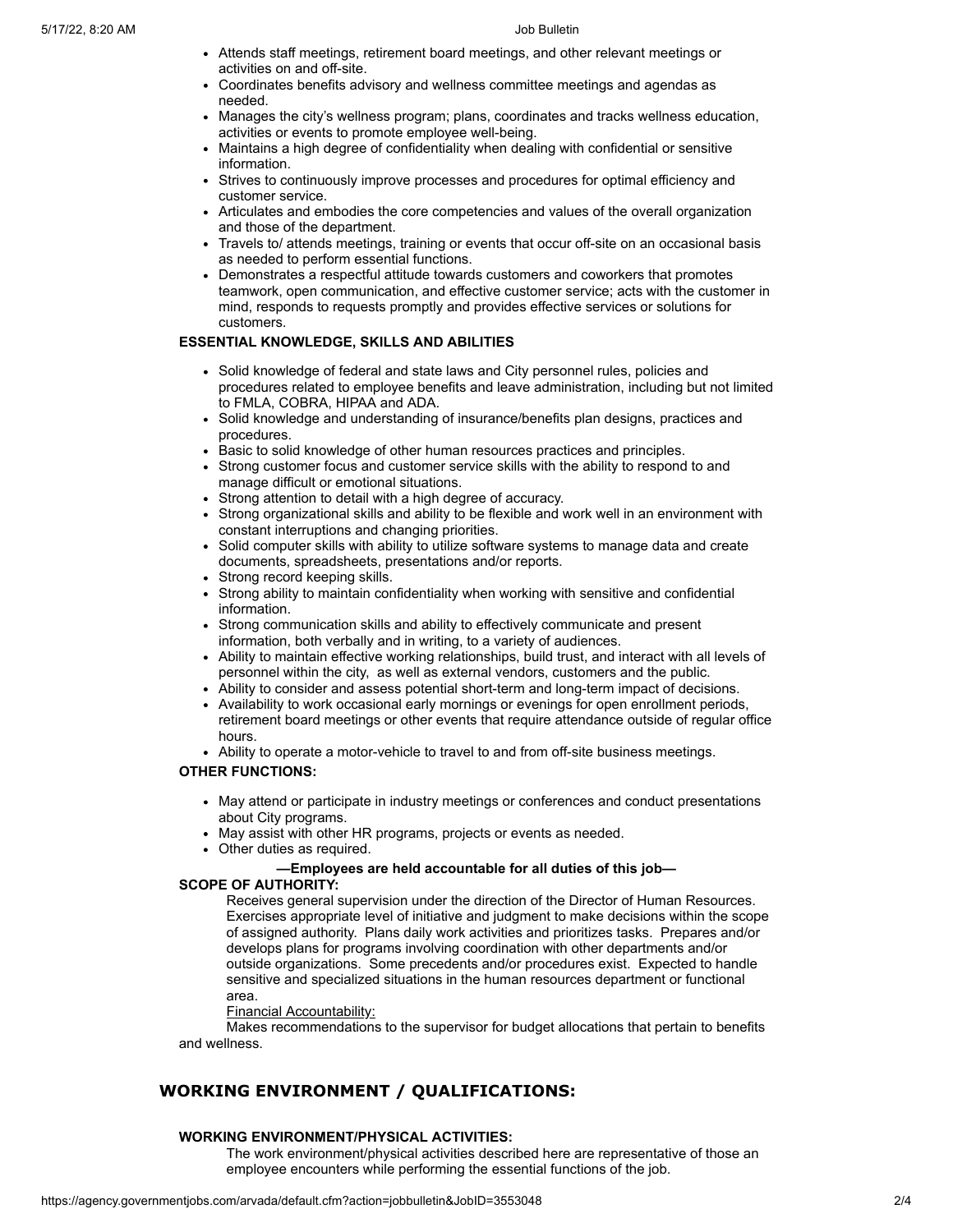Work is primarily performed in an office environment with moderate noise levels. Physical effort and activities include: occasionally operating a personal or City-owned motor vehicle to drive to and from meetings and business locations; ability to talk, hear and listen, use of hands/fingers to type and handle, feel or manipulate objects constantly; frequent sitting; occasional standing, walking, and reaching with hands and arms; visual acuity to focus on details at a close distance, and make general observations and inspections; frequent handling of objects weighing up to 10 pounds, and up to 25 pounds occasionally.

#### **MINIMUM REQUIRED QUALIFICATIONS (EDUCATION, LICENSE, TRAINING AND EXPERIENCE):**

Bachelor's degree in Human Resources or related field and three (3) years of experience administering or supporting benefits programs in an internal human resources environment. Demonstrated experience working with sensitive and confidential information and effectively interpreting and applying laws, policies, rules and regulations to applicable situations. Excellent customer service skills. Valid CO Driver License. A combination of education and experience may be considered. Preferred Qualifications:

Professional benefits certification and/or experience administering benefits for a local government or public sector employer. Experience with self-funded medical programs. Experience with Oracle HR software preferred.

### **VISION MISSION VALUES:**

The City's Core values are in every employee's individual Performance Plan which helps us to reinforce our expectations for living and working by our Core Values.

Every City employee is expected to perform his/her job to the highest professional standards. This includes upholding the City's values with integrity and accountability, acting in a manner that is respectful and inclusive towards others, and adhering to the City's policy on employee conduct as detailed in the personnel rules sec. 70-143.

**Vision:** We Dream Big and Deliver

**Mission:** We are dedicated to delivering superior services to enhance the lives of everyone in our community.

**Values:**

*Innovation:* We excel in creativity, flexibility and the use of best practices while valuing diverse backgrounds, ideas and perspectives.

*Passion*: We are a high performing, inclusive team inspiring each other to pursue excellence.

*Opportunity:* We value our diversity, embrace possibilities, face challenges, persevere and take action to deliver quality results.

The City is an Equal Employment Opportunity

APPLICATIONS MAY BE FILED ONLINE AT: [http://www.arvada.org](http://www.arvada.org/)

Position #2022-00129 BENEFITS SPECIALIST AS

8101 Ralston Road Arvada, CO 80002 720-898-7555

[Aswan@arvada.org](mailto:Aswan@arvada.org)

#### **Benefits Specialist Supplemental Questionnaire**

\* 1. Do you have a minimum of a Bachelor's degree in Human Resources or related field and three (3) years of experience OR a combination of education and experience to total seven (7) years administering or supporting benefits programs in an internal human resources environment?